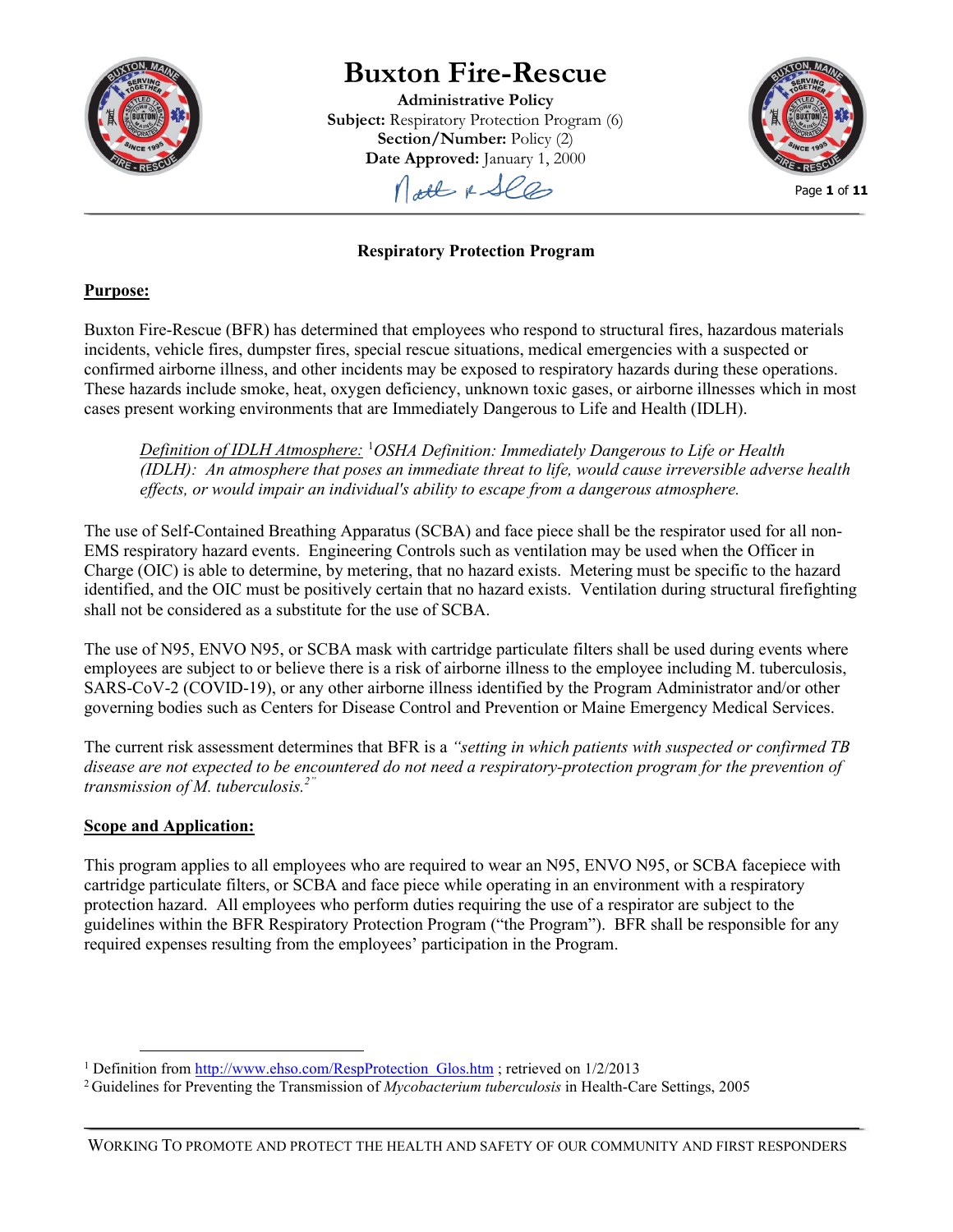## **Responsibilities:**

The Fire-Rescue Chief shall have the overall responsibility to administer the Program including:

- Development of the Respiratory Protection Program
- Development of Policies, Rules and Regulations
- Budgeting for program implementation
- Determining those employees required to participate in the Program

## **Program Administrator:**

The Program Administrator is the Fire-Rescue Chief and can be contacted via cellular phone at (207) 572-2418 or via email at [nschools@buxtonfr.org](mailto:nschools@buxtonfr.org) .

Duties of the Program administrator include:

- Identifying work areas, processes or tasks that require employees to wear a respirator.
- Selection of appropriate respiratory protection equipment; BFR options identified below:
	- Fire/Rescue IDLH Atmosphere
		- Scott X3 SCBA with AV 3000 HT face pieces
	- Emergency Medical Incidents
		- Individually issued AV 3000 HT face piece with P100 cartridge particulate filter
		- Fit-tested N95 particulate respirator
		- Fit-tested ENVO N95 particulate respirator
- Monitoring SCBA use to ensure that they are used in accordance with individual employee certifications.
- Arranging for and/or conducting training.
- Ensuring proper storage and maintenance of SCBA's.
- Conducting/documenting quantitative and/or quantitative fit testing for each respirator used
- Administering the medical surveillance program.
- Maintaining records required by "the Program".
- Updating the written program, annually and as necessary.
- Will ensure an adequate supply of cleaning and disinfecting material at the fire stations, as well as field cleaning material.
- Shall ensure that the compressed air maintains Grade D Quality and that the air compressor is serviced and tested at least annually.
- Providing to the medical professional the necessary information about the standard including:
	- Copy of the Respiratory Protection Standard
	- List of hazards encountered in the work environments
		- For each employee requiring evaluation:
			- His or her work area or job title
			- Proposed SCBA type and weight
			- Length of time required to wear SCBA
			- Expected physical work effort
			- Potential temperature extremes
			- Information regarding type and weight of protective clothing.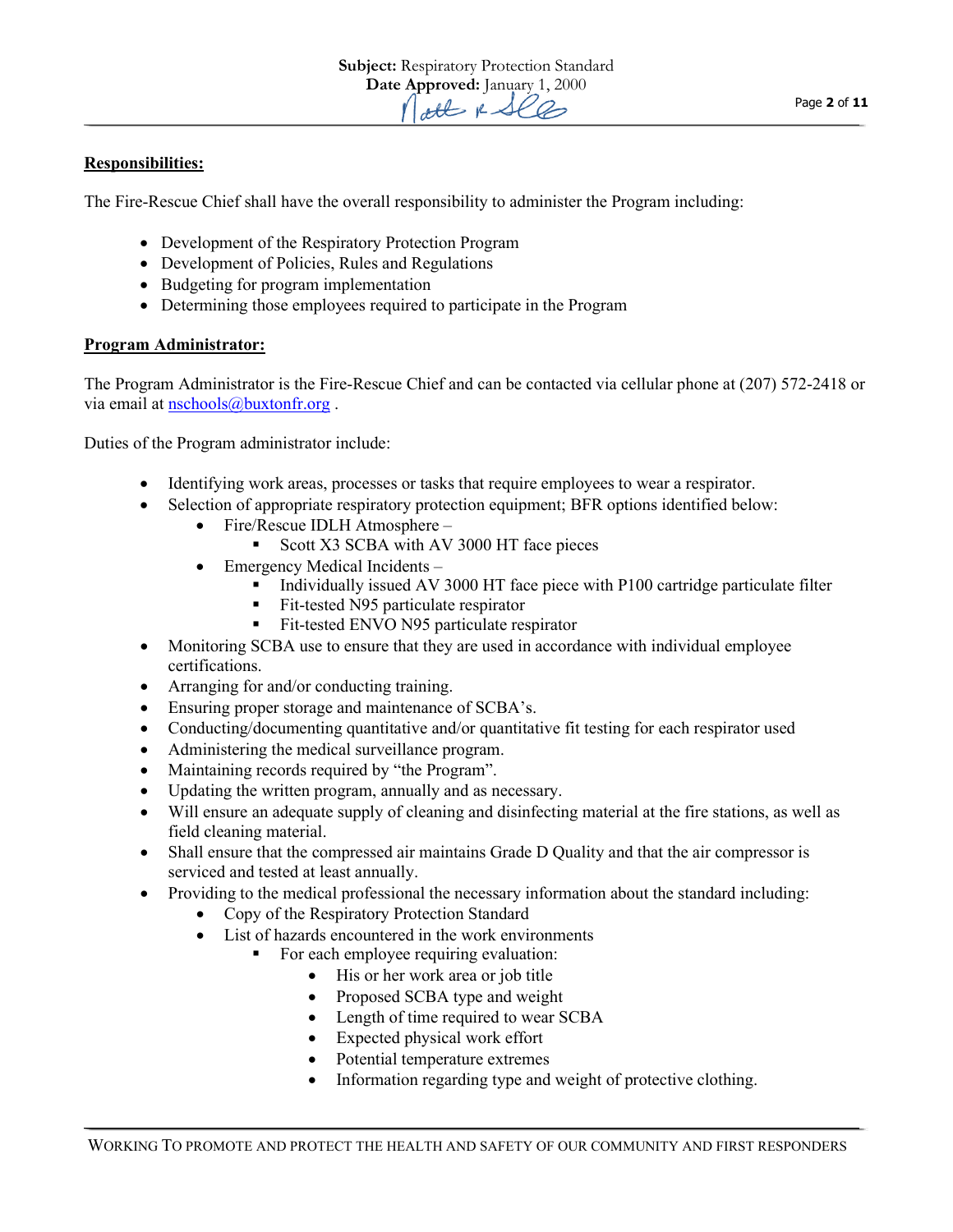## **Supervisors:**

Supervisors (are all officers of BFR) are responsible for ensuring that the respiratory protection program is implemented. In addition to being knowledgeable about the Program requirements for their own protection, supervisors must also ensure that the Program is understood and followed by the employees under their charge. Duties of the supervisor include:

- Ensuring that employees under their supervision (including new hires) have received appropriate medical evaluations, fit testing, and training (in that order) according to the medical professionals recommended schedule.
- Ensuring the availability of respirators.
- Being aware of tasks requiring the use of respirators.
- Enforcing the proper use of respirators when necessary.
- Ensuring that respirators are properly cleaned, maintained, and stored according to the respiratory protection program.
- Ensuring that respirators fit well and do not cause discomfort.
- Ensuring that facial hair does not contact the seal of the facemask.
- Continually monitoring work areas and operations to identify respiratory hazards.
- Report to the Program Administrator, or assistant chief, should an employee have difficulty wearing or using a respirator.
- Coordinate with the Program Administrator how to address respiratory hazards or other concerns regarding the Program.

## **Employees:**

Each employee has the responsibility to wear his/her respirator when and where required and in the way they were trained. Each employee must also:

- Care for, maintain, and store respirators as instructed and/or trained.
- Complete and document monthly inspections of apparatus mounted SCBA/facepieces and individually issued facepieces.
- Inform their supervisor if the face piece no longer fits well and request a new one that fits properly.
- Inform their supervisor should they have difficulty when wearing or using a respirator.
- Inform their supervisor, or the Program Administrator, of any respiratory hazards that they feel is not adequately addressed in the workplace and any other concerns that they have regarding the Program.

## **Program Elements:**

## *Selection Procedures-*

Fire/Rescue IDLH Atmospheres – BFR currently utilizes Scott X3 SCBA with AV 3000 HT face pieces. All SCBA's are NIOSH certified and shall be used in accordance with the terms of that certification. Employees shall be fit tested annually, utilizing a medium sized AV 3000 HT mask (as are found on apparatus), or fit tested to their personally assigned mask (smaller or larger mask, as determined by quantitative fit testing). SCBA will be selected during all events with a suspected or defined IDLH atmosphere, as defined by OSHA.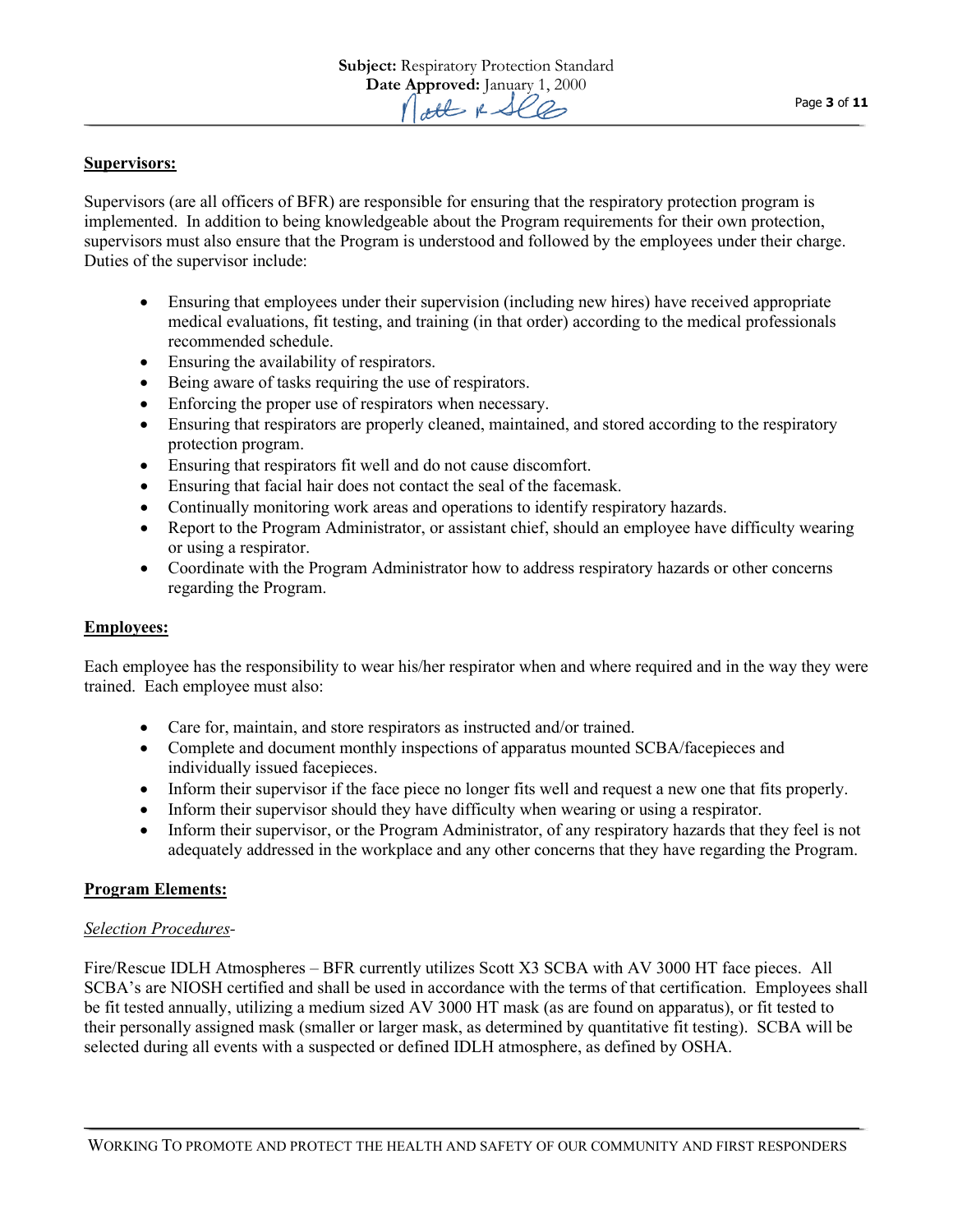Emergency Medical Incidents – BFR currently uses one of the following respirators for medical incidents for use where airborne illness is suspected or determined, and the employee has made a predetermined choice to maintain the additional protection: 1) disposable N95 respirator, 2) ENVO N95 respirator, 3) Scott AV 3000 HT face pieces with canister particulate filters.

## *Hazard Evaluation-*

The Program Administrator shall conduct hazard evaluations for each operation, process, work area, or job function to determine when respiratory hazards may occur and to make recommendations for policy changes regarding the use of 1) SCBA, 2) disposable N95 respirator, 3) ENVO N95 respirator, 4) Scott AV 3000 HT face pieces with canister particulate filters. The hazard identification will include:

- Identification and development of a list of hazardous operations where respiratory hazards may be encountered.
- Review of work processes to determine where potential exposures to respiratory hazards may occur. This review shall be conducted by surveying the workplace, reviewing the operations, and talking with employees and supervisors.
- Air monitoring to ensure the proper use of SCBA.
- Departmental Policy and Standard Operating Guidelines will identify required personal protective equipment needed for each type of incident/process employees are faced with.

## *Current Hazard Evaluation-*

Structural Firefighting: Structural firefighting is known to pose a respiratory hazard. This hazard has only increased with the number of plastics and synthetic material used in construction and home furnishings. Ventilation, even the use of positive pressure ventilation, cannot ensure the lack of respiratory hazard. Therefore, all members of the BFR engaged in interior structural firefighting shall use SCBA, when entering an environment determined to be an IDLH atmosphere until overhaul is complete and air monitoring is complete with a multi gas meter(s) and Hydrogen Cyanide Meter (HCN) (if/when available) to determine that the air quality is safe for employees. Firefighters who are performing exterior functions at a structural fire may be required to use SCBA, depending on the operation and potential hazard as determined by the OIC, Safety Officer, or Company Officer.

Vehicle Fires: Vehicle fires are known to produce toxic gases that may be IDLH. Firefighters who are engaged in vehicle firefighting operations shall use SCBA while performing these operations.

Dumpster or other Container Fires: Dumpsters/containers, when involved in fire present respiratory hazards. Firefighters engaged in these operations shall use SCBA while performing these operations.

Carbon Monoxide Incidents: Carbon monoxide (CO) also known as the silent killer poses an IDLH atmosphere for employees. Firefighters who are operating at the scene of a carbon monoxide emergency are required to use SCBA until the atmosphere has been determined to be safe by air monitoring.

Hazardous Materials Incidents: Firefighters who respond to hazardous materials incidents may be exposed to a variety of known and unknown respiratory hazards. SCBA shall be worn by firefighters working in the Hot Zone, Warm Zone and Decontamination Line as determined by the OIC or the Haz Mat Group Supervisor.

• BFR employees are trained to the Hazardous Materials Operations Level Only.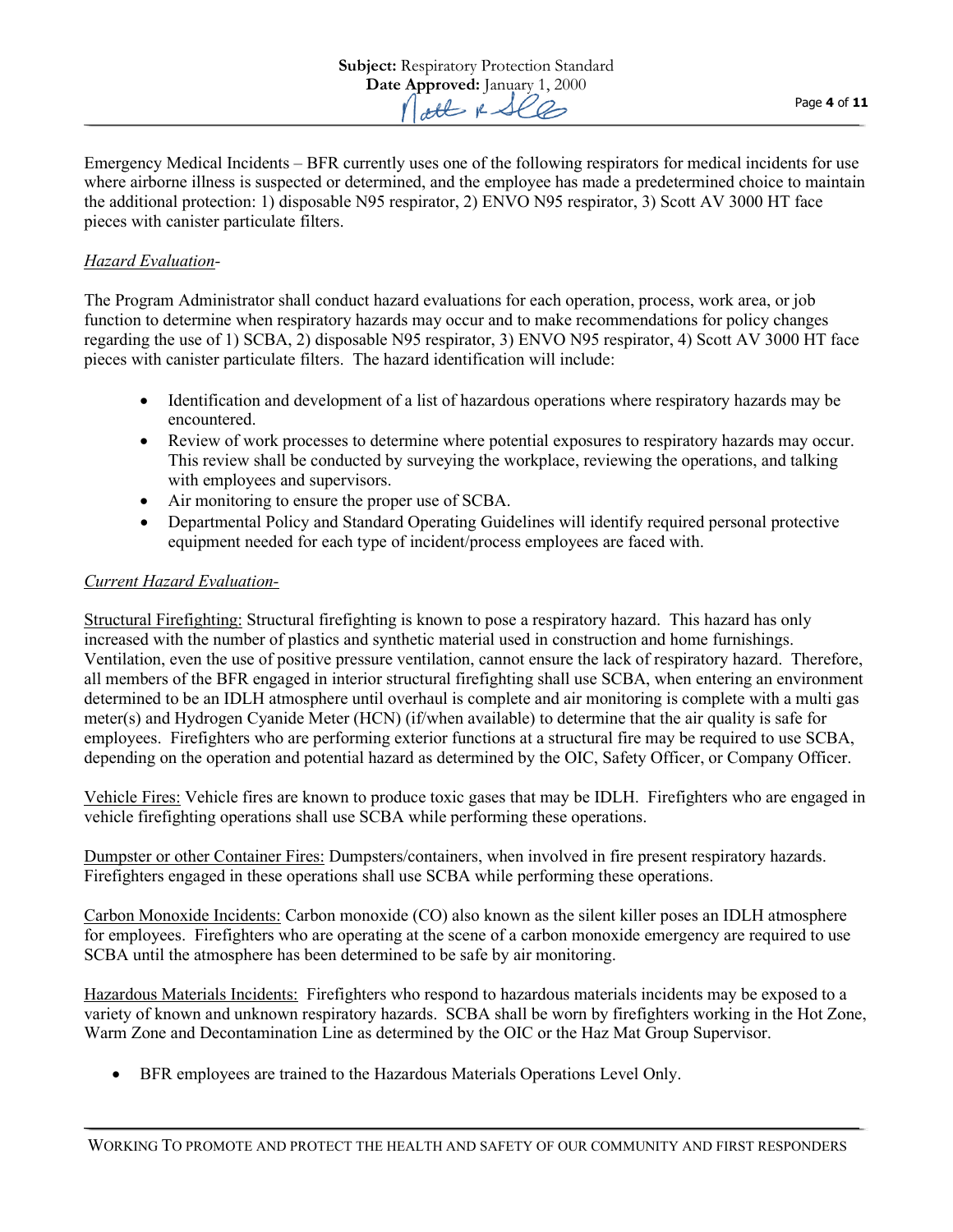- In the event of a hazardous materials call that requires technician level responders, Maine Emergency Management Agency will be notified in conjunction with York County Emergency Management Agency, to deploy the most suitable hazardous materials team available.
	- o BFR is equipped to identify, evacuate, and secure a technician level event until appropriate teams are in place.

Special Rescue Situations: May include below grade and confined spaces where the OIC cannot ensure the quality of the atmosphere. In these cases, employees shall utilize SCBA. Engineering controls such as ventilation may be used provided constant monitoring can ensure with certainty the quality of the atmosphere in the rescue environment.

- If an emergent entry to a confined space is required to make a rescue of a viable victim, use of SCBA is required. BFR does not train or act as a confined space rescue team.
- In the event of a permit required confined space rescue situation, BFR will request assistance from Gorham Fire Rescue Department, through a signed Mutual Aid Agreement. Gorham has a trained and equipped confined space rescue team.
- BFR's SOG covering confined space rescue, SOG HR.LF.1.1 -- Confined Space Rescue Operations, can be found in the department Policy/SOG binder.

Airborne Pathogens: 1) disposable N95 respirator, 2) ENVO N95 respirator, 3) Scott AV 3000 HT face pieces with canister particulate filters are indicated in emergency medical incidents where airborne pathogens are known to be or suspected to be present.

- *Tuberculosis (TB):* The current TB risk assessment determined that BFR is a *"setting in which patients*  with suspected or confirmed TB disease are not expected to be encountered." Persons with suspected or confirmed infectious TB disease who are transported in an ambulance should wear a surgical or procedure mask, if possible, and drivers, Healthcare Workers, and other staff who are transporting the patient should wear a respirator. The ambulance ventilation system should be operated in a nonrecirculating mode, and the maximum amount of outdoor air should be provided to facilitate dilution.
- *Other airborne illnesses:* Persons with suspected or confirmed airborne illness, such as SARS-CoV-2, who are transported in an ambulance should wear a surgical or procedure mask, if possible, and drivers, Healthcare Workers, and other staff who are transporting the patient should be wearing a respirator. The ambulance ventilation system should be operated in a nonrecirculating mode, and the maximum amount of outdoor air should be provided to facilitate dilution.

Other Respiratory Hazards: Nothing in this policy is intended to restrict the OIC from requiring employees to use SCBA when he/she suspects a potential respiratory hazard. OICs are encouraged to adequately size-up each situation and to consider the safety of the employee when making decisions regarding SCBA use.

## **Updating the Hazard Assessment:**

The Program Administrator shall revise and update the hazard assessment annually and as needed (i.e., any time through new technology or new processes, any changes occur that may affect the atmosphere in the working environment that may potentially affect employee exposure).

Immediate updates to the Hazard Assessment will be seen in the departments Hazard Assessment, A.P.11.1 Hazard Assessment for Personal Protective Equipment.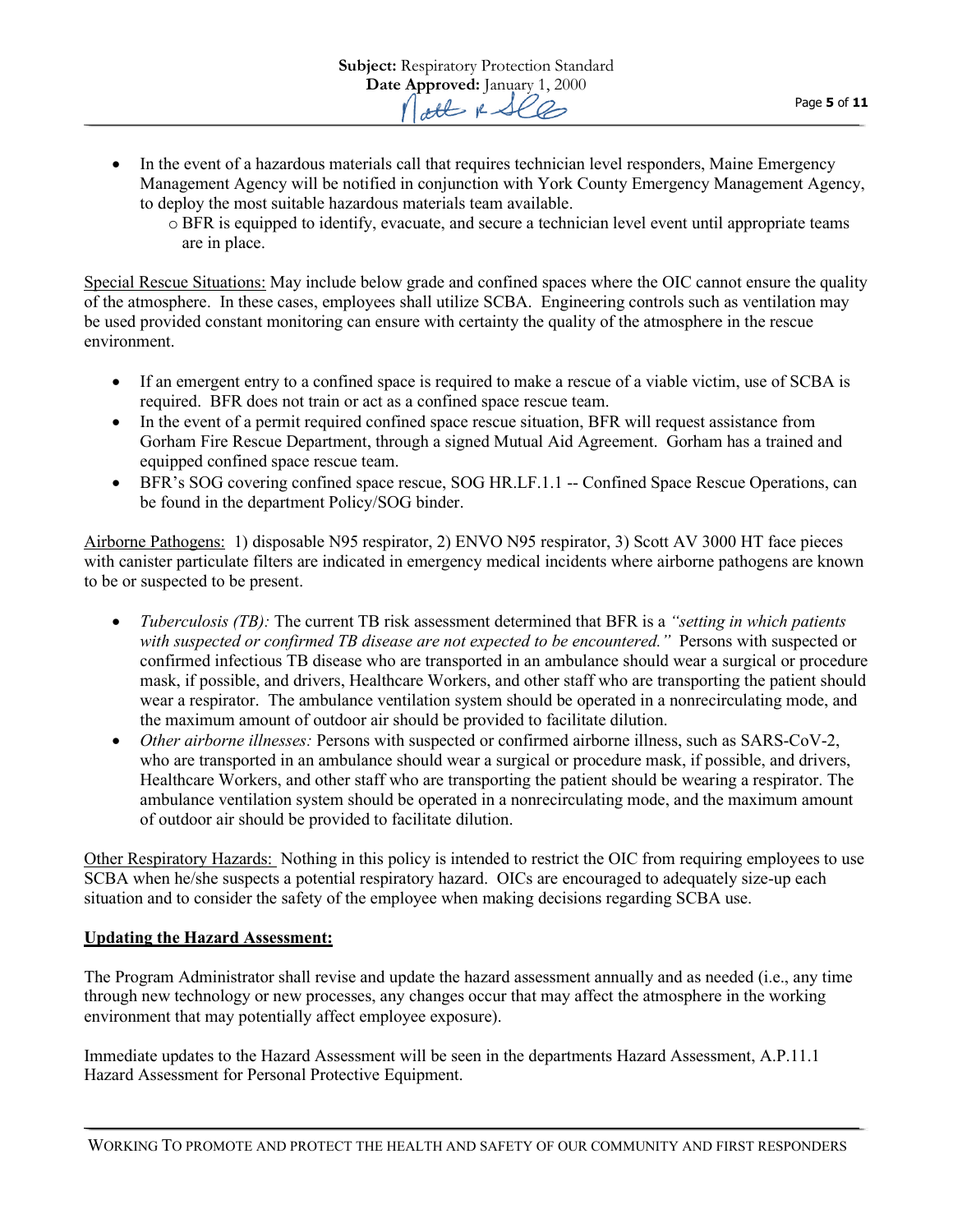## **Program Flow:**

Employees must complete the following tasks (in order) prior to using a respirator:

- 1. Complete medical evaluation
- 2. Receive follow up from medical professional regarding the need for full physical exam, or for immediate use of respirator
- 3. Fit testing for applicable sized Scott AV 3000 HT face piece, disposable N95, or ENVO N95
- 4. Training with specific respirator
- 5. Unrestricted use for training, calls, etc.

## **Medical Evaluation:**

Employees who are required to wear respirator must pass a medical evaluation before being permitted to wear a respirator. Employees are not permitted to wear a respirator until a medical professional has determined that they are medically able to do so. Any employee refusing a medical evaluation will not be allowed to use or work in an area requiring use of a respirator.

Based on the current risk assessment of LOW, employees with potential occupational exposure to M. Tuberculosis infection shall be screened using one BAMT or 2 Step TST upon hire and upon unprotected exposure to M. Tuberculosis.

A licensed medical professional will provide the medical evaluation. Medical evaluation procedures are as follows:

- 1. To the extent feasible, the BFR will assist employees who are unable to read the questionnaire (by providing help in reading the questionnaire). When this is not possible, the employee will be sent directly to the medical professional for medical evaluation.
- 2. All affected employees will be given a copy of the medical questionnaire to complete, along with a stamped and addressed envelope for mailing the questionnaire to the Chiefs Office, where groups of questionnaires will be collected and either mailed or delivered to the Departments Occupational Health Provider. Employees will be compensated for completing the questionnaire.
- 3. Follow up medical evaluations will be provided to employees as required by this standard, or as required by the medical professional.
- 4. All employees will be granted the opportunity to speak with the medical professional about their medical evaluation if they so request.

After an employee has received clearance and begun to wear a respirator, additional medical evaluations will be provided under the following circumstances and as directed by a medical professional:

- An employee reports signs and/or symptoms related to their ability to use a respirator, such as shortness of breath, dizziness, chest pains, or wheezing.
- The medical professional or supervisor informs the Program Administrator that the employee needs to be reevaluated.
- Information from this program, including observations made during fit testing and program evaluation, indicates a need for reevaluation.
- A change occurs in the workplace, which may result in an increased physiological burden on the employee.

Page **6** of **11**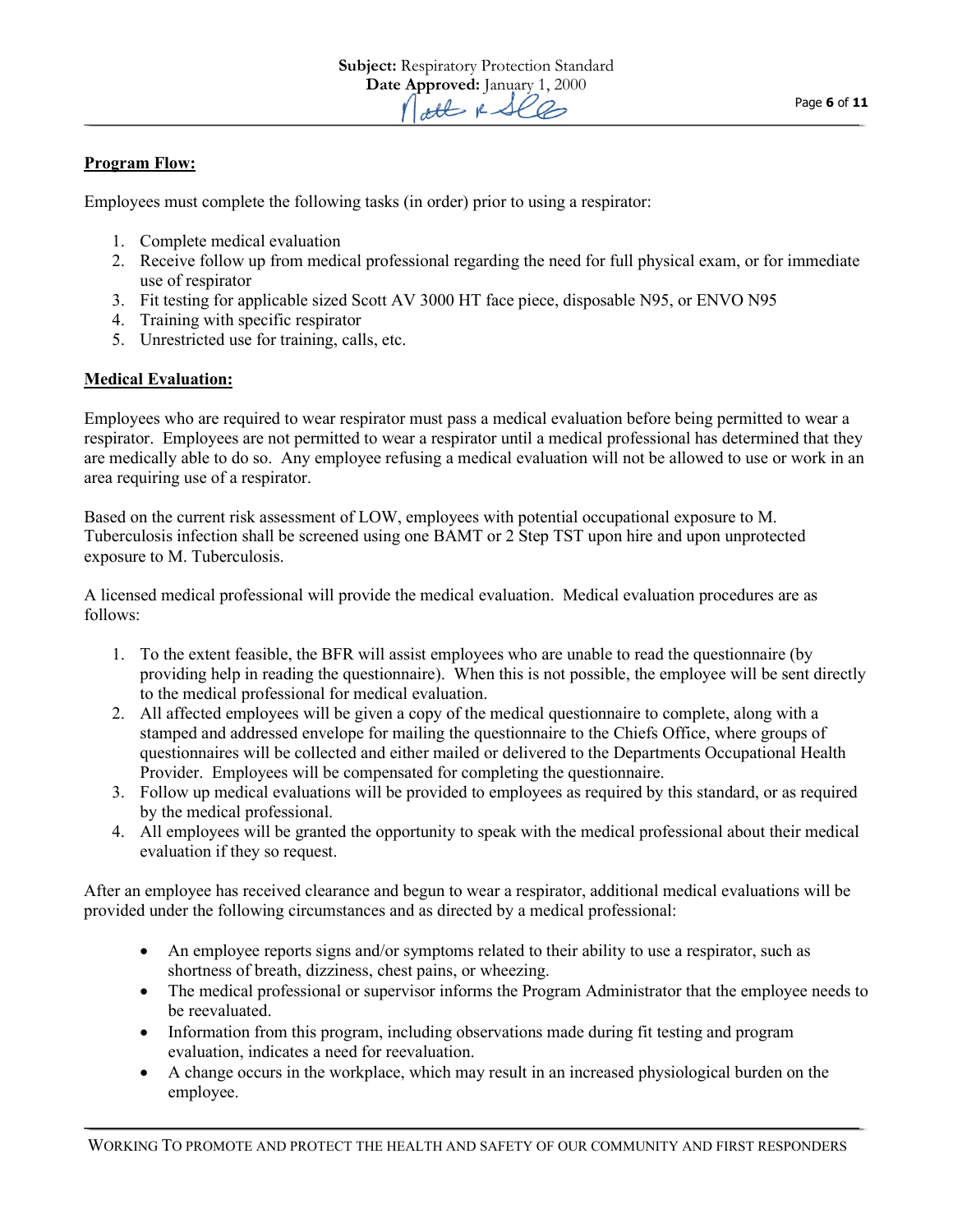All examinations, evaluations and questionnaires are to remain confidential between the employee and the medical professional.

## **Fit Testing:**

Fit testing is required for all employees wearing a respirator and will be conducted in accordance with the following schedule:

- Prior to being allowed to wear a respirator.
- Required annually.
- When there are changes in the employee's physical condition that could affect respirator fit (obvious changes in body weight, facial scarring, etc.).
- Quantitative or qualitative fit testing per respirator model/type

Employees will be fit tested with the make, model, and size of the respirators that they will use.

## **Respirator Use:**

Respirator use is required for all employees engaged in the following activities:

- Structural firefighting
- Hazardous materials incidents
- Vehicle fires
- Dumpster fires
- Carbon monoxide emergencies
- Emergency medical incidents where a suspected or known airborne illness exists
- Special rescue situations
- Any incident that a respiratory hazard exists or has the potential to exist, or as the OIC requires

## **General Use Procedures:**

Employees will use respirators under conditions specified by this program, in accordance with Administrative Policy 11.1 -- Hazard Assessment for Personal Protective Equipment, and in accordance with training received on the use of respirators determined for use by employees. In addition, the respirator shall not be used in a manner for which it is not certified by NIOSH or by its manufacturer.

Employees who detect operational problems with, or experience failure of the respirator shall immediately leave the hazardous environment, mark the respirator out of service, and obtain a properly operating respirator to complete the function assigned. After the emergency incident has terminated, the employee shall notify his/her supervisor of the failure of the respirator. If failure is of an SCBA while working in an IDLH atmosphere, the employee must follow the mayday procedure as outlined in SOG HR.LF.3.4 – Mayday Procedures.

Employees are not permitted to wear any jewelry, ear protection, eyeglasses, or protective hoods in a manner that may interfere with the face-to-face piece seal. Facial hair or any other hairstyle may not interfere with the face-toface piece seal.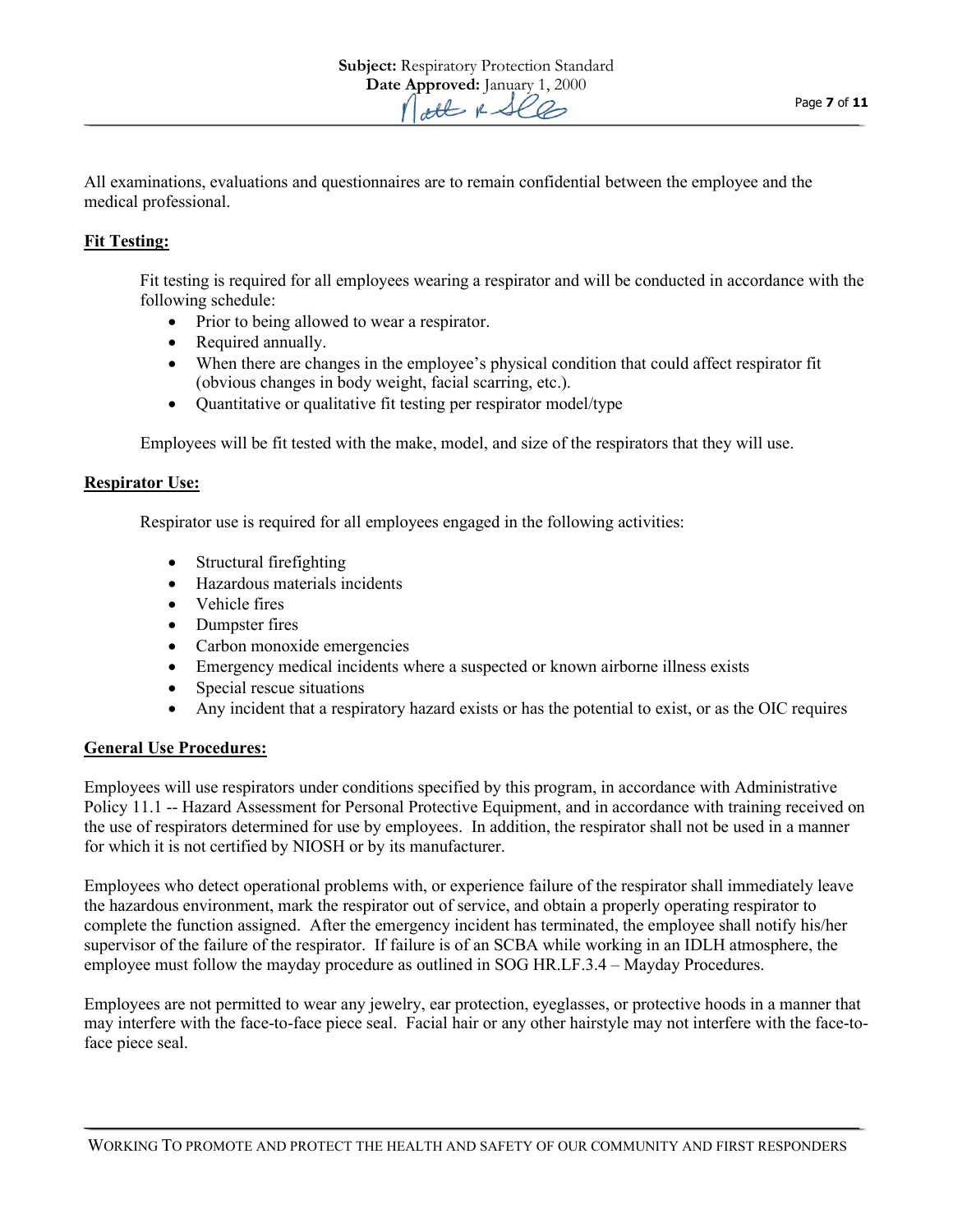## *Interior Structural Firefighting-*

Employees engaged in Interior Structural Firefighting shall:

- Use SCBA for all fires that pose an IDLH Atmosphere.
- Continue to use SCBA until the completion of 'Overhaul' and air monitoring to determine that an IDLH atmosphere does not exist.
- Work in a minimum of pairs and maintain voice or visual contact with members of the team.
- Be supported by two standby members who are available for immediate rescue of interior firefighters. Each standby member shall be dressed in full-protective clothing and SCBA. The function of one of the standby members shall be the accountability of the firefighters inside the building. The other standby member may assume other duties including OIC or Pump Operator provided this individual is able to perform rescue assistance without jeopardizing the safety or health of any firefighter working at the incident (2 in  $-$  2 out).

Nothing herein shall prohibit the OIC from establishing a Rapid Intervention Team (RIT) to replace the two firefighters outside.

In the event the OIC determines the need to perform emergency rescue activities upon arrival before the assembly of the entire team when there is a known rescue, the OIC must:

- Notify dispatch of entry without the two standby members.
- Enter with or without a charged hand line, perform the emergent rescue, and immediately leave the structure.
- After the incident, document in writing, to the Program Administrator, a detailed explanation regarding the deviation of policy.

## *Use other than Interior Structural Firefighting-*

For incidents requiring SCBA use other than for interior structural firefighting, employees shall use SCBA whenever they may be exposed to environments which may become IDLH or a respiratory hazard exists, or as directed by the OIC.

The use of N95, ENVO N95, or SCBA mask with cartridge particulate filters shall be used during events where employees are subject to or believe there is a risk of airborne illness to the employee including M. tuberculosis, SARS-CoV-2 (COVID-19), or any other airborne illness identified by the Program Administrator and/or other governing bodies such as Centers for Disease Control and Prevention or Maine Emergency Medical Services.

## **Cleaning, Maintenance, and Storage**

SCBA Respirators are to be cleaned and disinfected after each use. The cleaning procedure is as follows:

- Disassemble SCBA, removing cylinder, and mask.
- Clean the back frame with water and mild detergent. Do not submerge the backpack frame assembly or any parts of the assembly including the regulator, pass device, or hose connections.
- Wash the face piece with 70 % Isopropyl Alcohol wipes, or 70% Isopropyl Alcohol spray solution with a clean towel. If mass decontamination is needed spray the mask with water only and allow to dry passively or with a pressurized airline. Once dried finish cleaning with 70% Isopropyl Alcohol.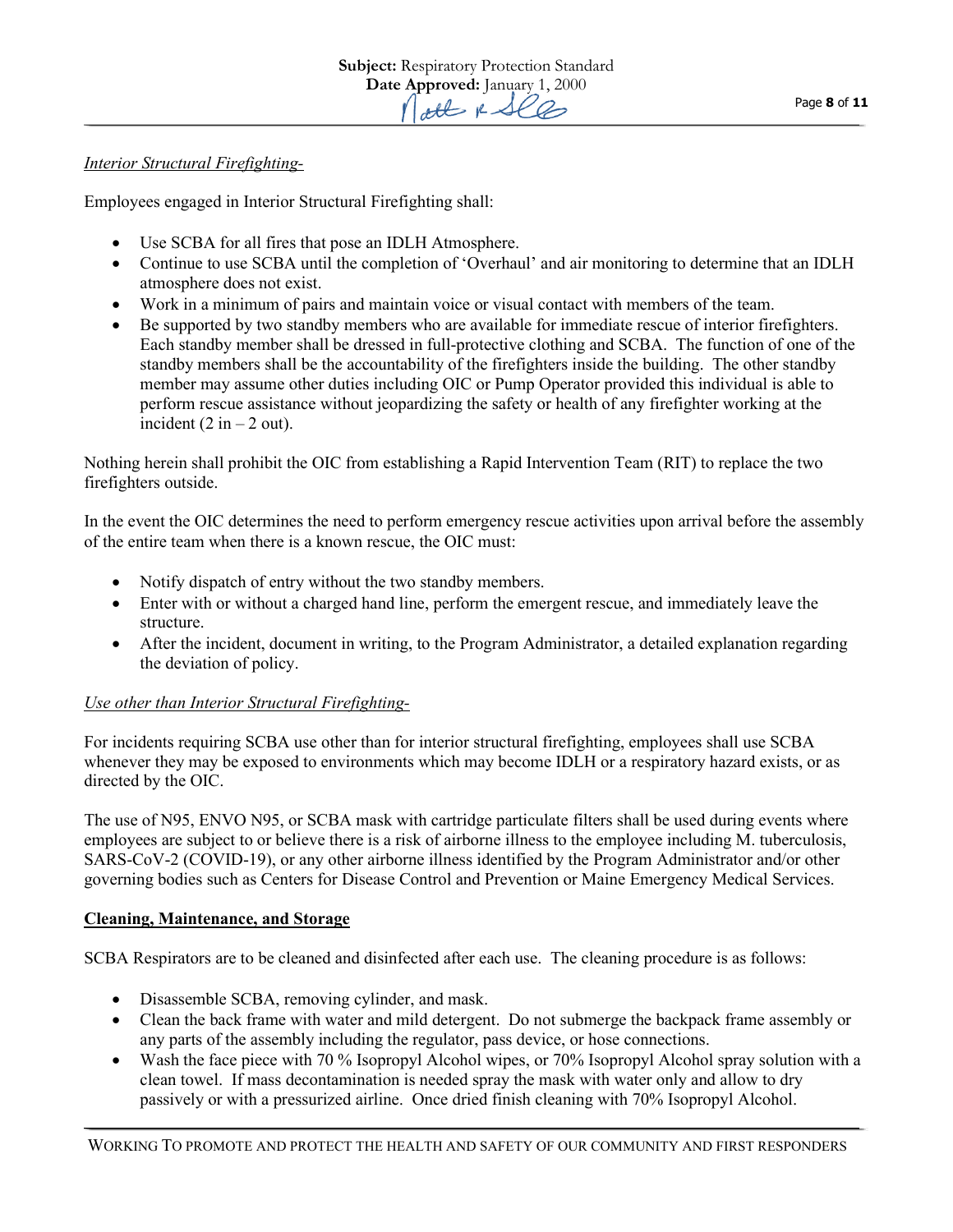- Reassemble the SCBA, replace any defective parts, and test the function.
- Document SCBA inspection in Aladtec.
- Place back on the apparatus, masks and regulators are to be stored in a bag, or within an enclosed cab. If the facepieces are still damp leave them outside of the bag until dry.

If using an SCBA face piece in conjunction with canister filters, while working in an environment with airborne particulate contaminates, dispose of the particulate filters after one use, and replace the filters in the apparatus. The mask cleaning should follow the same steps as outlined above.

Field cleaning of respirators is to be done using 70% Isopropyl Alcohol wipes. There will be no sharing of respirator masks in the field without proper field cleaning.

The Program Administrator will ensure an adequate supply of cleaning and disinfecting material at the fire station, as well as field cleaning material. If supplies are low, employees should notify their supervisor who will in turn notify the Program Administrator.

Disposable N95 Respirators shall be stored in a paper bag in-between uses and shall be discarded when soiled or after use while treating a patient with confirmed respiratory disease. ENVO 95 respirator filters shall be changed when soiled or when treating a patient with confirmed respiratory disease.

## Maintenance

SCBA are to be properly always maintained to ensure that they function properly and adequately to protect the employee. Maintenance involves a thorough visual inspection for cleanliness and defects. Worn or deteriorated parts will be replaced prior to use. No components will be replaced, or repairs made beyond those recommended by the manufacturer, except by those trained by the manufacturer to do such repairs. Repairs beyond the scope of our trained repair personnel will be conducted by the manufacturer or their designee.

The following items are to be checked, after each use and monthly. The findings of these checks are to be properly recorded on the SCBA Inspection form in Aladtec:

- Face piece:
	- o Cracks, tears, or holes
	- o Face piece distortion
	- o Cracked, loose, or damaged lens
- Head straps:
	- o Breaks or tears
	- o Broken buckles
- Valves:
	- $\circ$  Residue or dirt inside the valve(s)
	- o Damage to valve or valve material
- Gauges, Regulators & Air Lines:
	- o Damage to or inaccuracy or regulators
	- o Leaks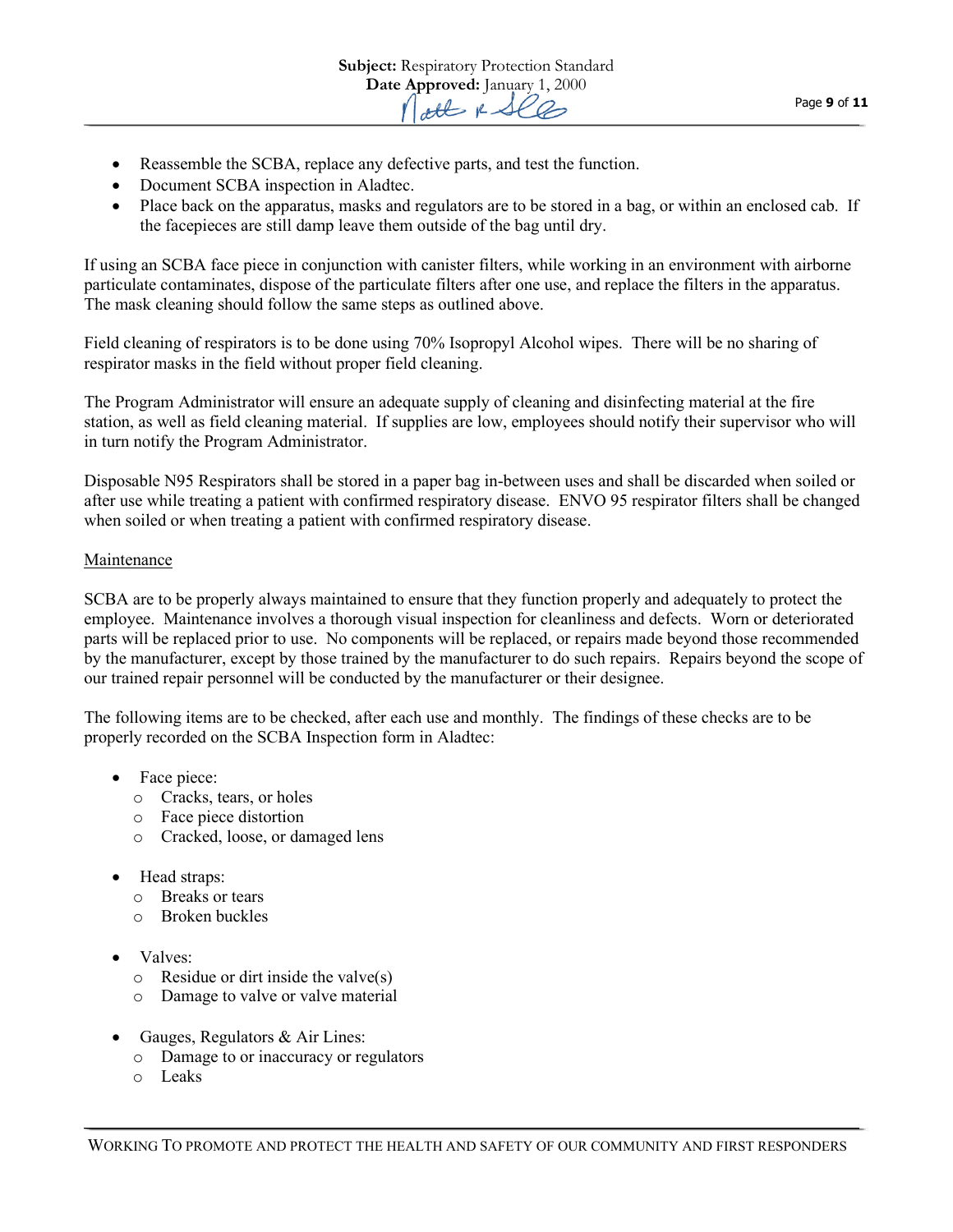- PASS Alarm:
	- o Operation
	- o Battery condition
- Body Harness:
	- o Tears, rips, fraying or otherwise damaged straps
	- o Broken buckles
- Cylinder:
	- o Air supply full, or meeting the requirements of NFPA Standard
	- o Hydrostatic test date
	- o General cylinder condition

SCBA's that are defective, or that have defective parts, shall be taken out of service immediately. If, during an inspection or during use, an employee discovers an SCBA with a defect he/she is to bring the defect to the attention of his/her supervisor. Mark/tag all defective SCBAs out of service, with an out of service tag, and enter a work order in the work order program (Emergency Reporting), so the report can be sent to the Program Administrator. The Program Administrator will make repair arrangements with the SCBA vendor prior to putting the SCBA back in-service.

When a respirator is taken out of service, it will be appropriately tagged indicating the problems, documented in Emergency Reporting, and stored in a place to ensure it is not mistaken for an in-service SCBA.

## Storage

Storage of SCBA shall be in their designated place on the apparatus. Masks and regulators shall be stored in plastic or nylon bags, or enclosed apparatus cabs/compartments, to prevent exposure to dirt and/or contaminates.

Spare SCBAs shall be stored in a designated location in fire stations.

## Training

Annually, each employee shall attend and successfully complete, SCBA training that is based on current NFPA Standard(s) and current CDC Guidelines. Training will be knowledge based and hands-on. Training will include:

- The need for respirator use, and how improper fit, usage, or maintenance can compromise the protective effectiveness of the SCBA.
- Limitations and capabilities of the SCBA.
- How to effectively use SCBA.
- How to inspect, don, doff, use, and perform proper seal checks.
- Procedures for maintenance, field cleaning, and storage.
- How to recognize medical symptoms that may compromise the safety of the wearer.
- How to recognize the respiratory hazards that require the use of respirator.
- Signs and symptoms of TB Disease
- M. Tuberculosis transmission
- Infection control policies including EMD EID Tools
- Importance of TB Screening for Healthcare Workers